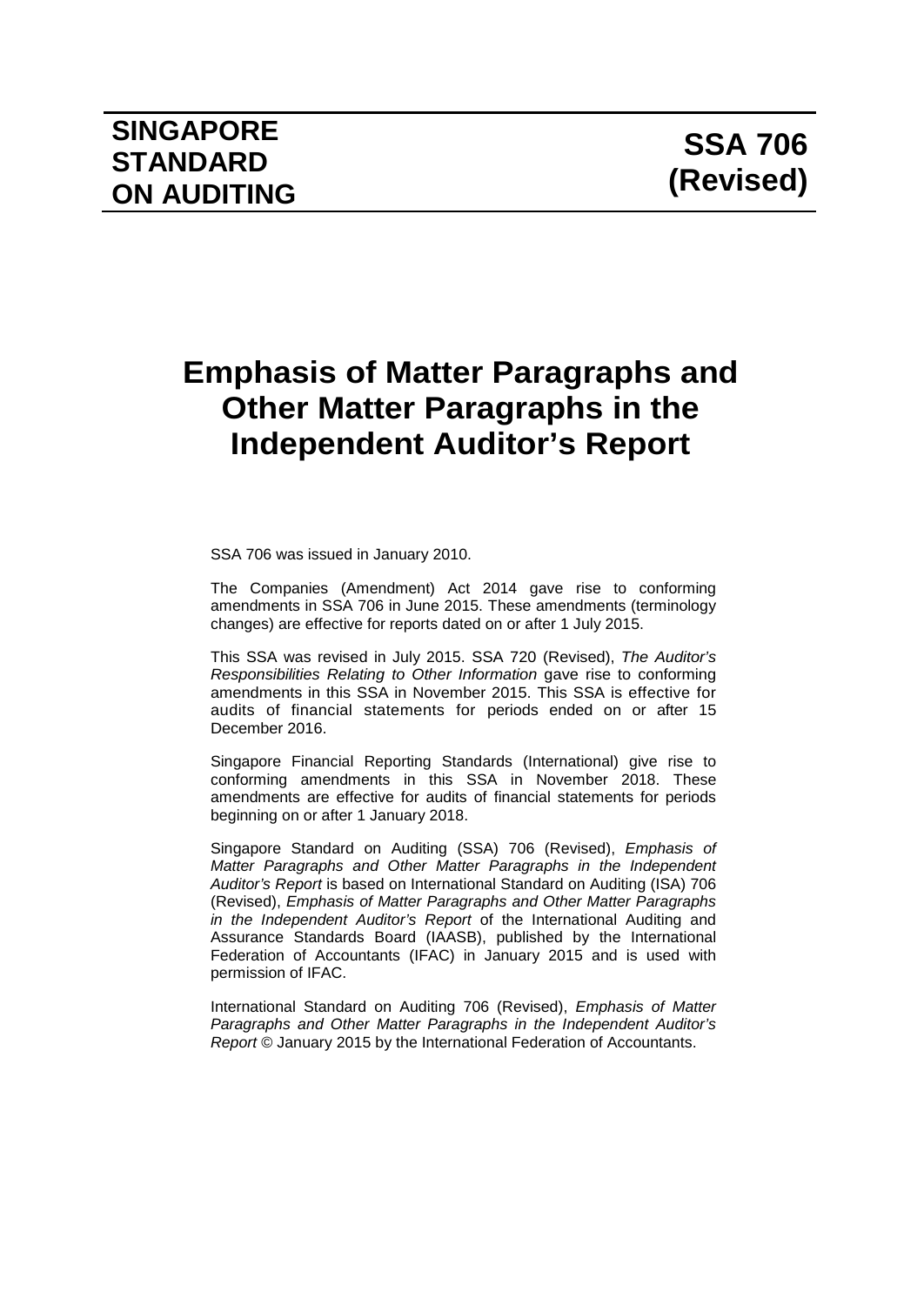## **SINGAPORE STANDARD ON AUDITING 706 (REVISED) EMPHASIS OF MATTER PARAGRAPHS AND OTHER MATTER PARAGRAPHS IN THE INDEPENDENT AUDITOR'S REPORT**

(Effective for audits of financial statements for periods beginning on or after 1 January 2018)

### **CONTENTS**

#### **Paragraph**

| <b>Introduction</b>                                                                                                                                                                            |                |
|------------------------------------------------------------------------------------------------------------------------------------------------------------------------------------------------|----------------|
| Scope of this SSA                                                                                                                                                                              | 1–4            |
| <b>Effective Date</b>                                                                                                                                                                          | 5              |
| Objective                                                                                                                                                                                      | 6              |
| <b>Definitions</b>                                                                                                                                                                             | $\overline{7}$ |
| <b>Requirements</b>                                                                                                                                                                            |                |
| Emphasis of Matter Paragraphs in the Auditor's Report                                                                                                                                          | $8 - 9$        |
| Other Matter Paragraphs in the Auditor's Report                                                                                                                                                | $10 - 11$      |
| Communication with Those Charged with Governance                                                                                                                                               | 12             |
| <b>Application and Other Explanatory Material</b>                                                                                                                                              |                |
| The Relationship between Emphasis of Matter Paragraphs and Key Audit Matters in the                                                                                                            |                |
| Auditor's Report                                                                                                                                                                               | $A1 - A3$      |
| Circumstances in Which an Emphasis of Matter Paragraph May Be Necessary                                                                                                                        | $A4 - A6$      |
| Including an Emphasis of Matter Paragraph in the Auditor's Report                                                                                                                              | $A7 - A8$      |
| Other Matter Paragraphs in the Auditor's Report                                                                                                                                                | A9-A15         |
| Placement of Emphasis of Matter Paragraphs and Other Matter Paragraphs in the                                                                                                                  |                |
| Auditor's Report                                                                                                                                                                               | A16-A17        |
| Communication with Those Charged with Governance                                                                                                                                               | A18            |
| Appendix 1: List of SSAs Containing Requirements for Emphasis of Matter Paragraphs                                                                                                             |                |
| Appendix 2: List of SSAs Containing Requirements for Other Matter Paragraphs                                                                                                                   |                |
| Appendix 3: Illustration of an Auditor's Report that Includes a Key Audit Matters Section, an Emphasis<br>of Matter Paragraph, and an Other Matter Paragraph                                   |                |
| Appendix 4: Illustration of an Auditor's Report Containing a Qualified Opinion Due to a Departure from<br>the Applicable Financial Reporting Framework and that Includes an Emphasis of Matter |                |

Paragraph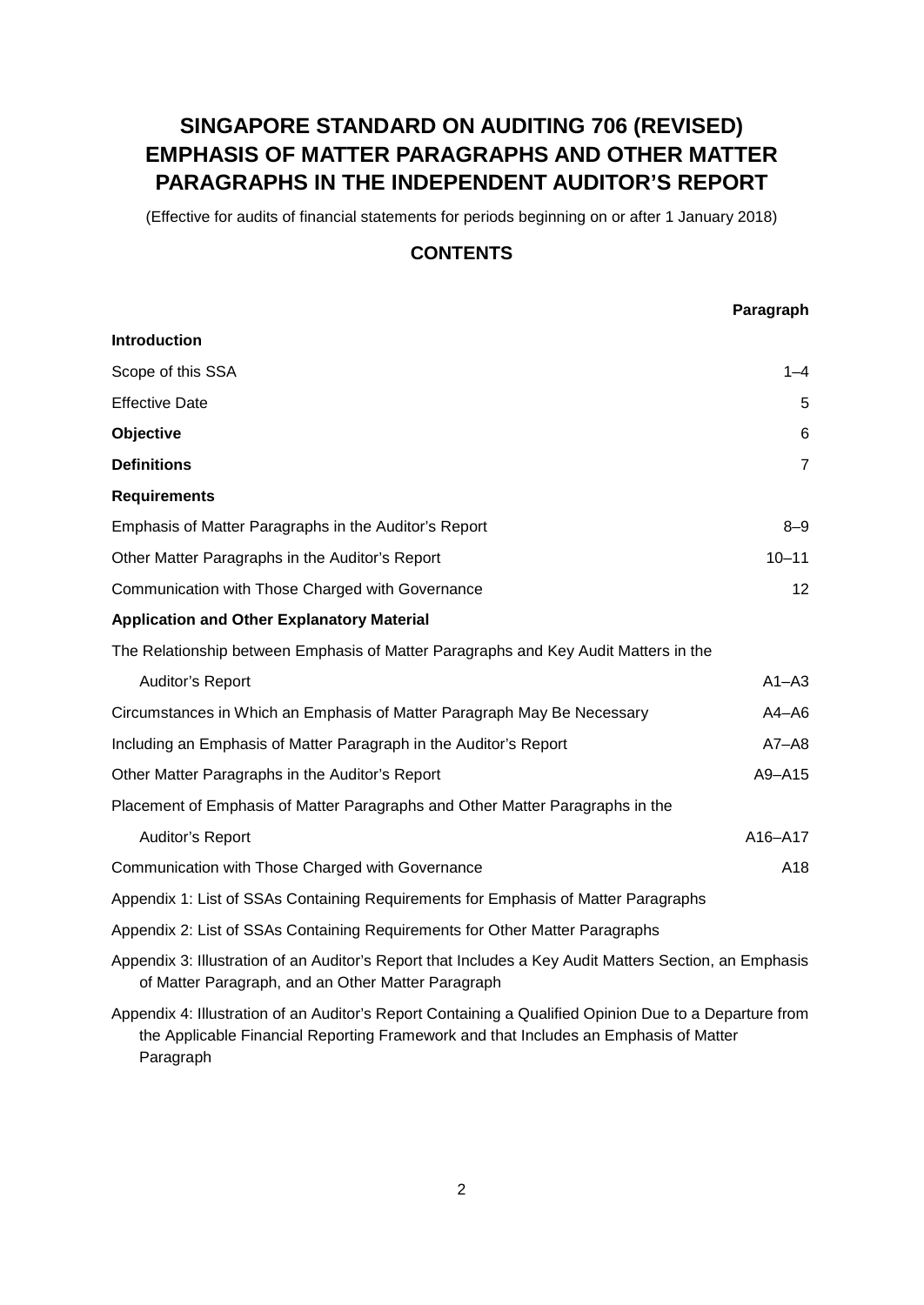Singapore Standard on Auditing (SSA) 706 (Revised), *Emphasis of Matter Paragraphs and Other Matter Paragraphs in the Independent Auditor's Report*, should be read in conjunction with SSA 200, *Overall Objectives of the Independent Auditor and the Conduct of an Audit in Accordance with Singapore Standards on Auditing*.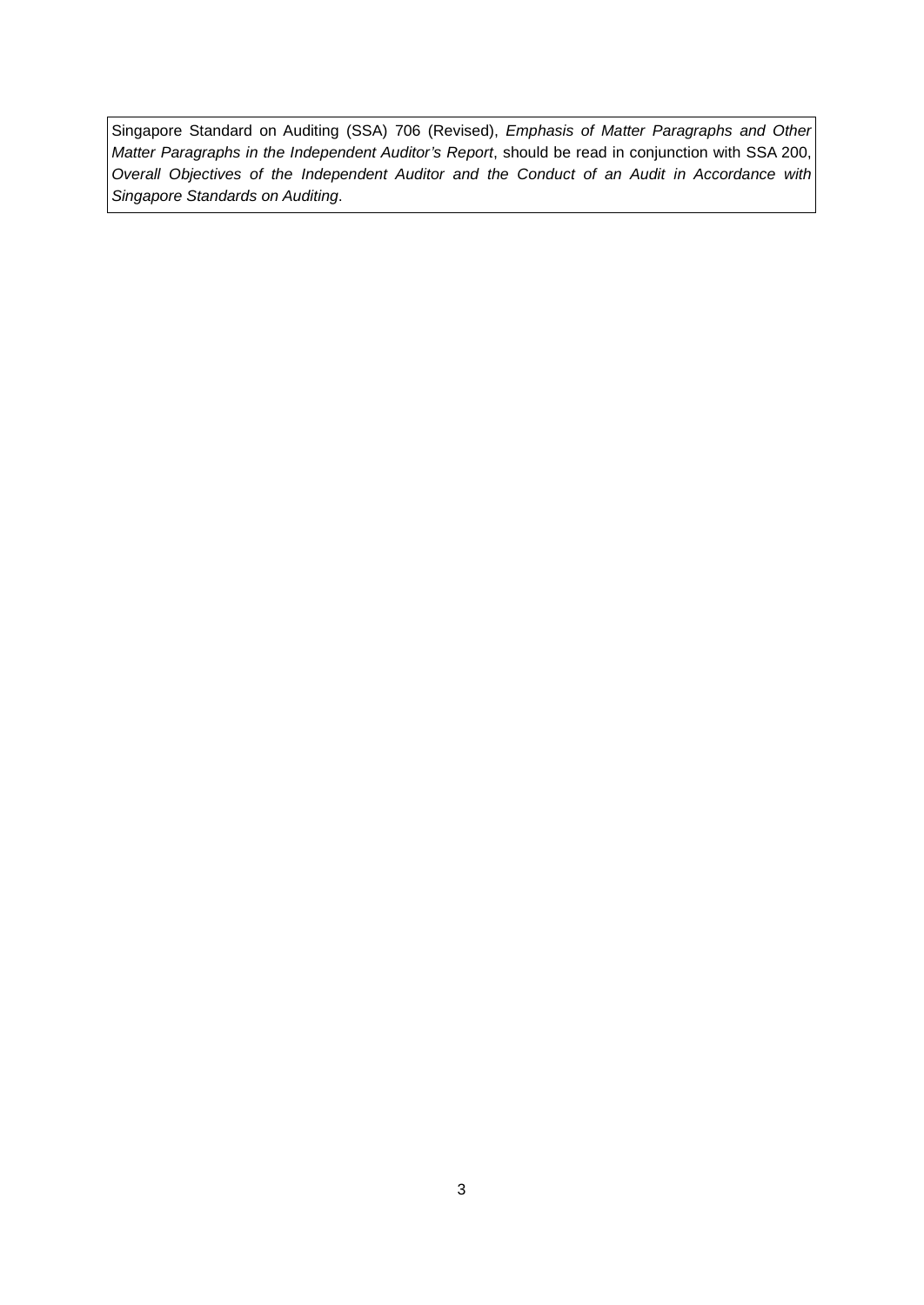# **SINGAPORE STANDARD ON AUDITING**

## **Foreword**

This Standard is based on International Standard on Auditing 706 (Revised), with such amendments as were considered appropriate for local adoption.

## **Introduction**

### **Scope of this SSA**

- 1. This Singapore Standard on Auditing (SSA) deals with additional communication in the auditor's report when the auditor considers it necessary to:
	- (a) Draw users' attention to a matter or matters presented or disclosed in the financial statements that are of such importance that they are fundamental to users' understanding of the financial statements; or
	- (b) Draw users' attention to any matter or matters other than those presented or disclosed in the financial statements that are relevant to users' understanding of the audit, the auditor's responsibilities or the auditor's report.
- 2. SSA 7011 establishes requirements and provides guidance when the auditor determines key audit matters and communicates them in the auditor's report. When the auditor includes a Key Audit Matters section in the auditor's report, this SSA addresses the relationship between key audit matters and any additional communication in the auditor's report in accordance with this SSA. (Ref: Para. A1–A3)
- 3. SSA 570 (Revised)<sup>2</sup> and SSA 720 (Revised)<sup>3</sup> establish requirements and provide quidance about communication in the auditor's report relating to going concern and other information, respectively.
- 4. Appendices 1 and 2 identify SSAs that contain specific requirements for the auditor to include Emphasis of Matter paragraphs or Other Matter paragraphs in the auditor's report. In those circumstances, the requirements in this SSA regarding the form of such paragraphs apply. (Ref: Para. A4)

### **Effective Date**

5. This SSA is effective for audits of financial statements for periods beginning on or after 1 January 2018.

## **Objective**

6. The objective of the auditor, having formed an opinion on the financial statements, is to draw users' attention, when in the auditor's judgement it is necessary to do so, by way of clear additional communication in the auditor's report, to:

<sup>&</sup>lt;u>.</u> <sup>1</sup> SSA 701, *Communicating Key Audit Matters in the Independent Auditor's Report*

<sup>2</sup> SSA 570 (Revised), *Going Concern*

<sup>3</sup> SSA 720 (Revised), *The Auditor's Responsibilities Relating to Other Information*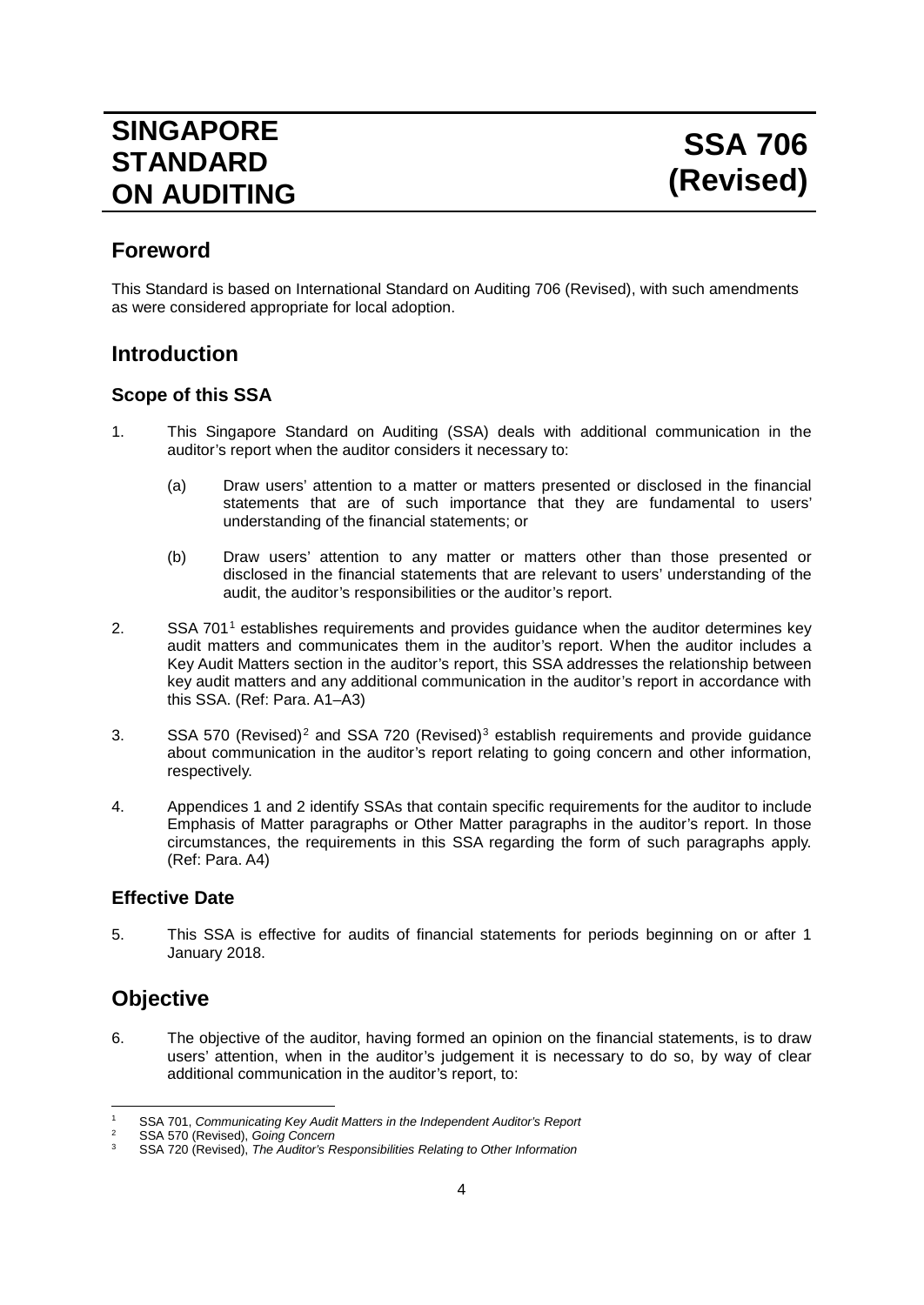- (a) A matter, although appropriately presented or disclosed in the financial statements, that is of such importance that it is fundamental to users' understanding of the financial statements; or
- (b) As appropriate, any other matter that is relevant to users' understanding of the audit, the auditor's responsibilities or the auditor's report.

## **Definitions**

- 7. For purposes of the SSAs, the following terms have the meanings attributed below:
	- (a) Emphasis of Matter paragraph A paragraph included in the auditor's report that refers to a matter appropriately presented or disclosed in the financial statements that, in the auditor's judgement, is of such importance that it is fundamental to users' understanding of the financial statements.
	- (b) Other Matter paragraph A paragraph included in the auditor's report that refers to a matter other than those presented or disclosed in the financial statements that, in the auditor's judgement, is relevant to users' understanding of the audit, the auditor's responsibilities or the auditor's report.

## **Requirements**

### **Emphasis of Matter Paragraphs in the Auditor's Report**

- 8. If the auditor considers it necessary to draw users' attention to a matter presented or disclosed in the financial statements that, in the auditor's judgement, is of such importance that it is fundamental to users' understanding of the financial statements, the auditor shall include an Emphasis of Matter paragraph in the auditor's report provided: (Ref: Para. A5–A6)
	- (a) The auditor would not be required to modify the opinion in accordance with SSA 705 (Revised)<sup>4</sup> as a result of the matter; and
	- (b) When SSA 701 applies, the matter has not been determined to be a key audit matter to be communicated in the auditor's report. (Ref: Para. A1–A3)
- 9. When the auditor includes an Emphasis of Matter paragraph in the auditor's report, the auditor shall:
	- (a) Include the paragraph within a separate section of the auditor's report with an appropriate heading that includes the term "Emphasis of Matter";
	- (b) Include in the paragraph a clear reference to the matter being emphasised and to where relevant disclosures that fully describe the matter can be found in the financial statements. The paragraph shall refer only to information presented or disclosed in the financial statements; and
	- (c) Indicate that the auditor's opinion is not modified in respect of the matter emphasised. (Ref: Para. A7–A8, A16–A17)

**<sup>.</sup>** <sup>4</sup> SSA 705 (Revised), *Modifications to the Opinion in the Independent Auditor's Report*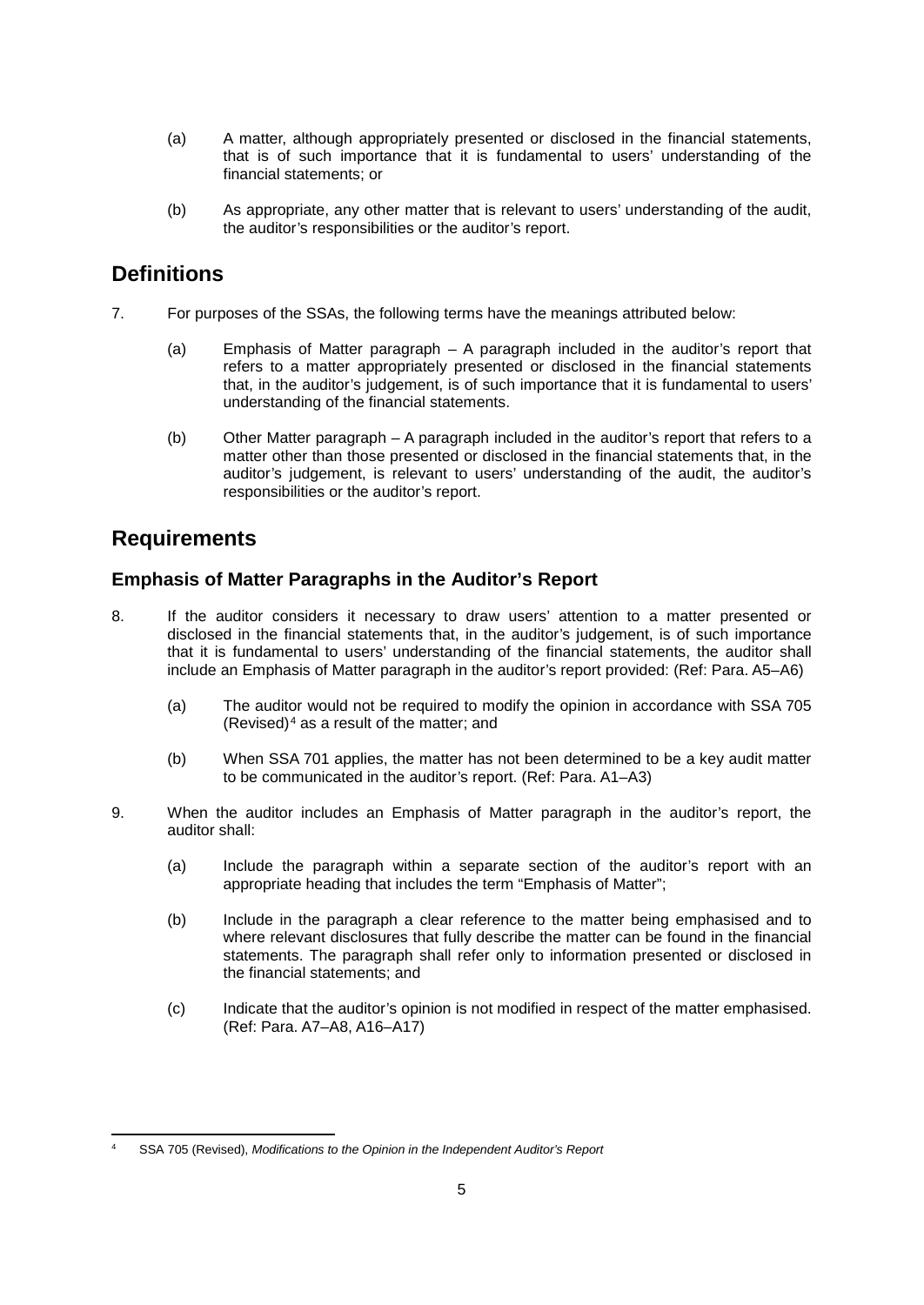### **Other Matter Paragraphs in the Auditor's Report**

- 10. If the auditor considers it necessary to communicate a matter other than those that are presented or disclosed in the financial statements that, in the auditor's judgement, is relevant to users' understanding of the audit, the auditor's responsibilities or the auditor's report, the auditor shall include an Other Matter paragraph in the auditor's report, provided:
	- (a) This is not prohibited by law or regulation; and
	- (b) When SSA 701 applies, the matter has not been determined to be a key audit matter to be communicated in the auditor's report. (Ref: Para. A9–A14)
- 11. When the auditor includes an Other Matter paragraph in the auditor's report, the auditor shall include the paragraph within a separate section with the heading "Other Matter," or other appropriate heading. (Ref: Para. A15–A17)

### **Communication with Those Charged with Governance**

12. If the auditor expects to include an Emphasis of Matter or an Other Matter paragraph in the auditor's report, the auditor shall communicate with those charged with governance regarding this expectation and the wording of this paragraph. (Ref: Para. A18)

\*\*\*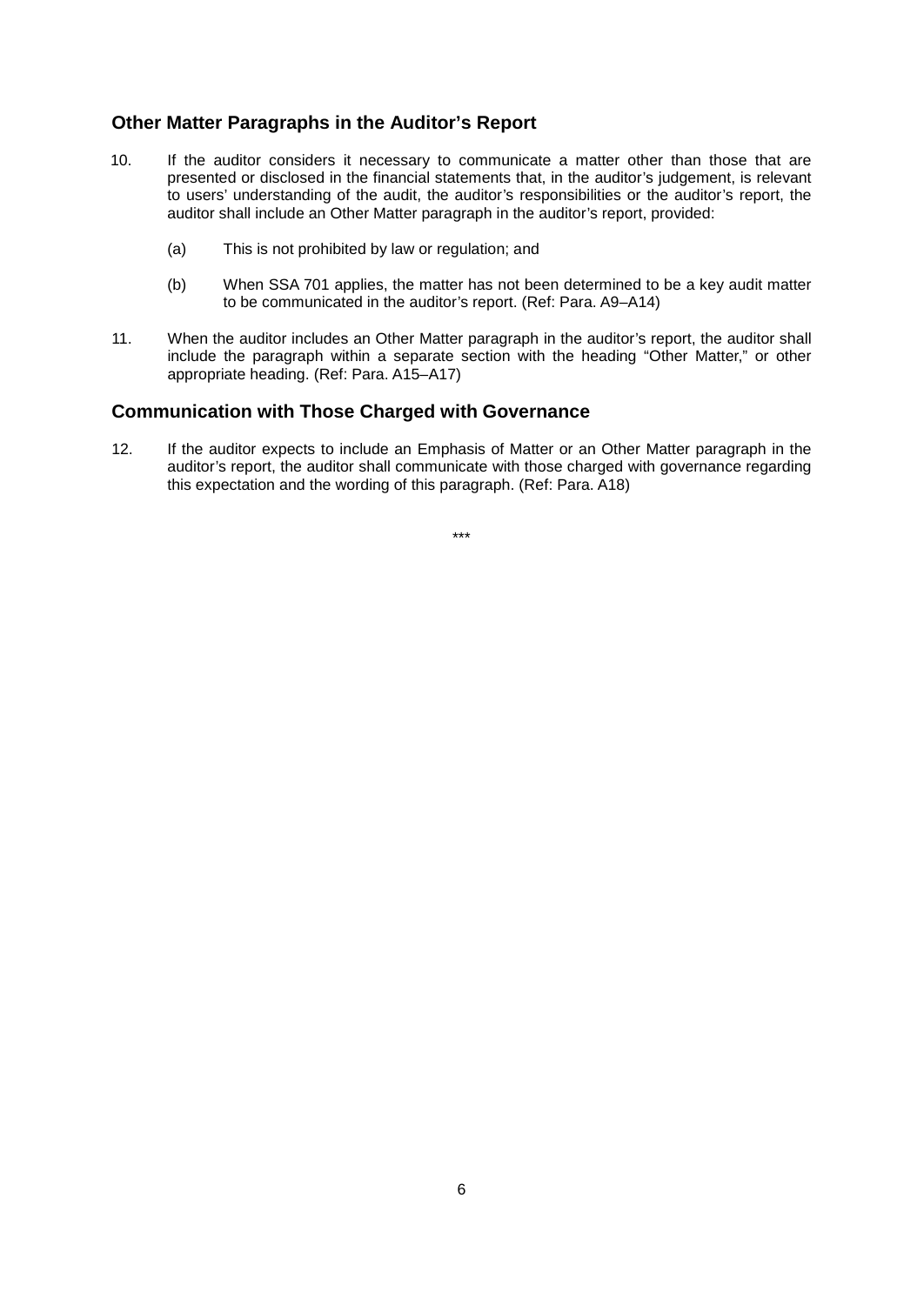## **Application and Other Explanatory Material**

### **The Relationship between Emphasis of Matter Paragraphs and Key Audit Matters in the Auditor's Report** (Ref: Para. 2, 8(b))

- A1. Key audit matters are defined in SSA 701 as those matters that, in the auditor's professional judgement, were of most significance in the audit of the financial statements of the current period. Key audit matters are selected from matters communicated with those charged with governance, which include significant findings from the audit of the financial statements of the current period.5 Communicating key audit matters provides additional information to intended users of the financial statements to assist them in understanding those matters that, in the auditor's professional judgement, were of most significance in the audit and may also assist them in understanding the entity and areas of significant management judgement in the audited financial statements. When SSA 701 applies, the use of Emphasis of Matter paragraphs is not a substitute for a description of individual key audit matters.
- A2. Matters that are determined to be key audit matters in accordance with SSA 701 may also be, in the auditor's judgement, fundamental to users' understanding of the financial statements. In such cases, in communicating the matter as a key audit matter in accordance with SSA 701, the auditor may wish to highlight or draw further attention to its relative importance. The auditor may do so by presenting the matter more prominently than other matters in the Key Audit Matters section (e.g., as the first matter) or by including additional information in the description of the key audit matter to indicate the importance of the matter to users' understanding of the financial statements.
- A3. There may be a matter that is not determined to be a key audit matter in accordance with SSA 701 (i.e., because it did not require significant auditor attention), but which, in the auditor's judgement, is fundamental to users' understanding of the financial statements (e.g., a subsequent event). If the auditor considers it necessary to draw users' attention to such a matter, the matter is included in an Emphasis of Matter paragraph in the auditor's report in accordance with this SSA.

### **Circumstances in Which an Emphasis of Matter Paragraph May Be Necessary**  (Ref: Para. 4, 8)

- A4. Appendix 1 identifies SSAs that contain specific requirements for the auditor to include Emphasis of Matter paragraphs in the auditor's report in certain circumstances. These circumstances include:
	- When a financial reporting framework prescribed by law or regulation would be unacceptable but for the fact that it is prescribed by law or regulation.
	- To alert users that the financial statements are prepared in accordance with a special purpose framework.
	- When facts become known to the auditor after the date of the auditor's report and the auditor provides a new or amended auditor's report (i.e., subsequent events).6
- A5. Examples of circumstances where the auditor may consider it necessary to include an Emphasis of Matter paragraph are:
	- An uncertainty relating to the future outcome of exceptional litigation or regulatory action.

**<sup>.</sup>** <sup>5</sup> SSA 260 (Revised), *Communication with Those Charged with Governance*, paragraph 16

<sup>6</sup> SSA 560, *Subsequent Events*, paragraphs 12(b) and 16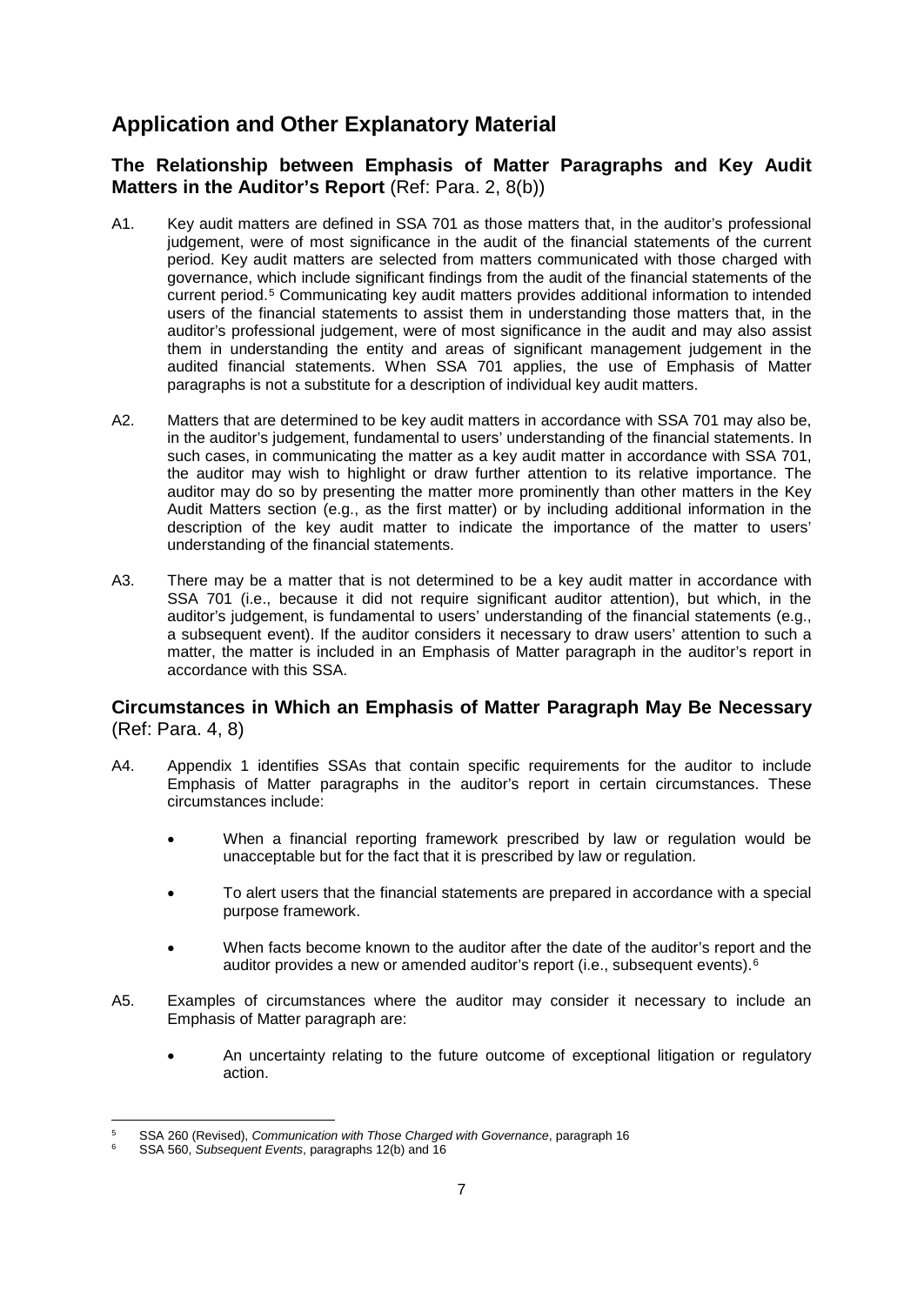- A significant subsequent event that occurs between the date of the financial statements and the date of the auditor's report.<sup>7</sup>
- Early application (where permitted) of a new accounting standard that has a material effect on the financial statements.
- A major catastrophe that has had, or continues to have, a significant effect on the entity's financial position.
- A6. However, a widespread use of Emphasis of Matter paragraphs may diminish the effectiveness of the auditor's communication about such matters.

### **Including an Emphasis of Matter Paragraph in the Auditor's Report** (Ref: Para. 9)

- A7. The inclusion of an Emphasis of Matter paragraph in the auditor's report does not affect the auditor's opinion. An Emphasis of Matter paragraph is not a substitute for:
	- (a) A modified opinion in accordance with SSA 705 (Revised) when required by the circumstances of a specific audit engagement;
	- (b) Disclosures in the financial statements that the applicable financial reporting framework requires management to make, or that are otherwise necessary to achieve fair presentation; or
	- (c) Reporting in accordance with SSA 570 (Revised)<sup>8</sup> when a material uncertainty exists relating to events or conditions that may cast significant doubt on an entity's ability to continue as a going concern.
- A8. Paragraphs A16–A17 provide further guidance on the placement of Emphasis of Matter paragraphs in particular circumstances.

### **Other Matter Paragraphs in the Auditor's Report** (Ref: Para. 10–11)

*Circumstances in Which an Other Matter Paragraph May Be Necessary* 

Relevant to Users' Understanding of the Audit

- A9. SSA 260 (Revised) requires the auditor to communicate with those charged with governance about the planned scope and timing of the audit, which includes communication about the significant risks identified by the auditor.<sup>9</sup> Although matters relating to significant risks may be determined to be key audit matters, other planning and scoping matters (e.g., the planned scope of the audit, or the application of materiality in the context of the audit) are unlikely to be key audit matters because of how key audit matters are defined in SSA 701. However, law or regulation may require the auditor to communicate about planning and scoping matters in the auditor's report, or the auditor may consider it necessary to communicate about such matters in an Other Matter paragraph.
- A10. In the rare circumstance where the auditor is unable to withdraw from an engagement even though the possible effect of an inability to obtain sufficient appropriate audit evidence due to a limitation on the scope of the audit imposed by management is pervasive,10 the auditor may consider it necessary to include an Other Matter paragraph in the auditor's report to explain why it is not possible for the auditor to withdraw from the engagement.

 $\overline{a}$ 

 $\frac{7}{8}$  SSA 560, paragraph 6

<sup>&</sup>lt;sup>8</sup> SSA 570 (Revised), paragraphs 22–23<br><sup>9</sup> SSA 260 (Revised), paragraph 15

<sup>&</sup>lt;sup>10</sup> See paragraph 13(b)(ii) of SSA 705 (Revised) for a discussion of this circumstance.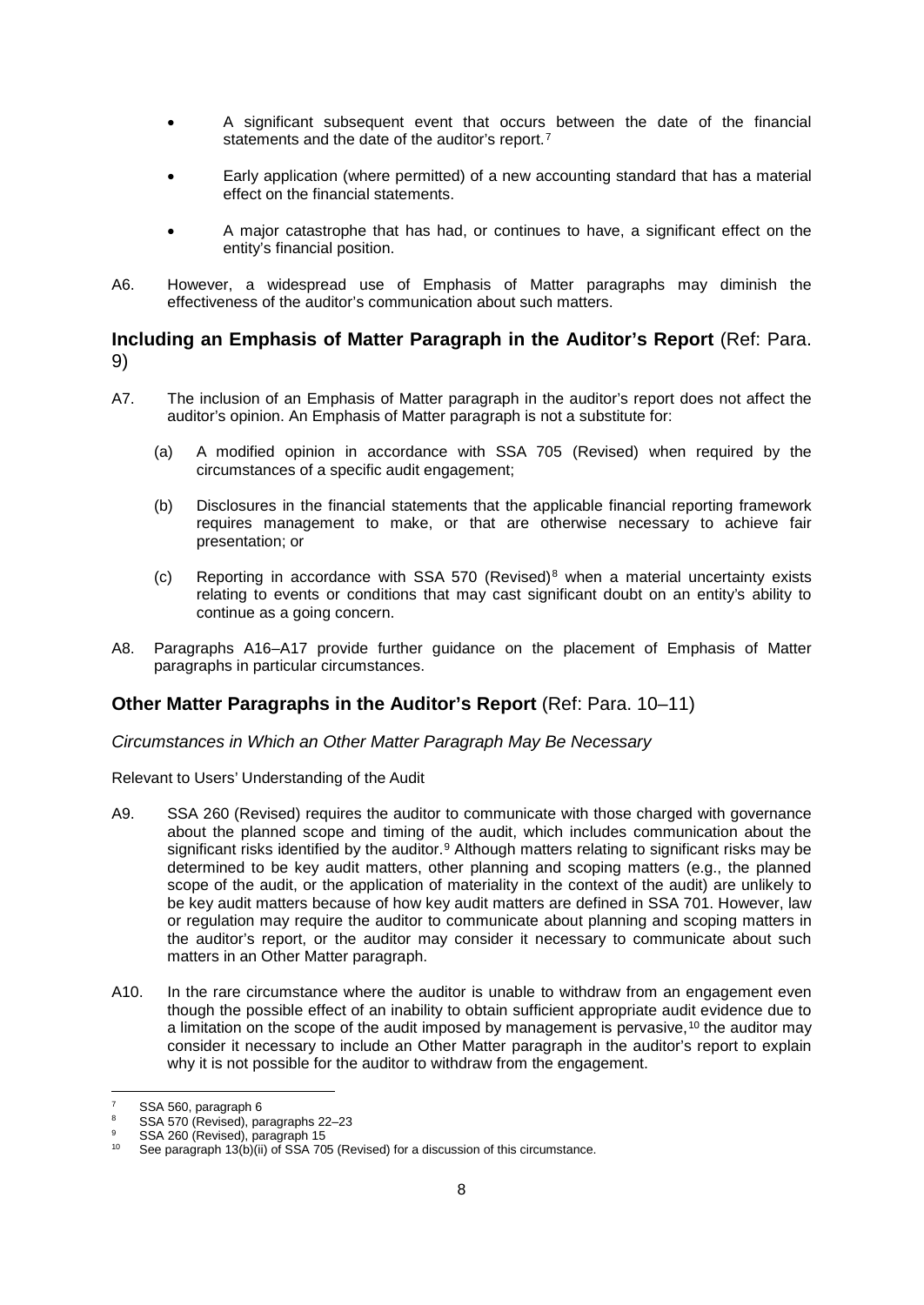Relevant to Users' Understanding of the Auditor's Responsibilities or the Auditor's Report

- A11. Law, regulation or generally accepted practice in a jurisdiction may require or permit the auditor to elaborate on matters that provide further explanation of the auditor's responsibilities in the audit of the financial statements or of the auditor's report thereon. When the Other Matter section includes more than one matter that, in the auditor's judgement, is relevant to users' understanding of the audit, the auditor's responsibilities or the auditor's report, it may be helpful to use different sub-headings for each matter.
- A12. An Other Matter paragraph does not deal with circumstances where the auditor has other reporting responsibilities that are in addition to the auditor's responsibility under the SSAs (see Other Reporting Responsibilities section in SSA 700 (Revised)11), or where the auditor has been asked to perform and report on additional specified procedures, or to express an opinion on specific matters.

Reporting on more than one set of financial statements

A13. An entity may prepare one set of financial statements in accordance with a general purpose framework (e.g., Singapore Financial Reporting Standards (International)) and another set of financial statements in accordance with another general purpose framework (e.g., International Financial Reporting Standards), and engage the auditor to report on both sets of financial statements. If the auditor has determined that the frameworks are acceptable in the respective circumstances, the auditor may include an Other Matter paragraph in the auditor's report, referring to the fact that another set of financial statements has been prepared by the same entity in accordance with another general purpose framework and that the auditor has issued a report on those financial statements.

Restriction on distribution or use of the auditor's report

A14. Financial statements prepared for a specific purpose may be prepared in accordance with a general purpose framework because the intended users have determined that such general purpose financial statements meet their financial information needs. Since the auditor's report is intended for specific users, the auditor may consider it necessary in the circumstances to include an Other Matter paragraph, stating that the auditor's report is intended solely for the intended users, and should not be distributed to or used by other parties.

### *Including an Other Matter Paragraph in the Auditor's Report*

A15. The content of an Other Matter paragraph reflects clearly that such other matter is not required to be presented and disclosed in the financial statements. An Other Matter paragraph does not include information that the auditor is prohibited from providing by law, regulation or other professional standards, for example, ethical standards relating to confidentiality of information. An Other Matter paragraph also does not include information that is required to be provided by management.

### **Placement of Emphasis of Matter Paragraphs and Other Matter Paragraphs in the Auditor's Report** (Ref: Para. 9, 11)

A16. The placement of an Emphasis of Matter paragraph or Other Matter paragraph in the auditor's report depends on the nature of the information to be communicated, and the auditor's judgement as to the relative significance of such information to intended users compared to other elements required to be reported in accordance with SSA 700 (Revised). For example:

**<sup>.</sup>** <sup>11</sup> SSA 700 (Revised), *Forming an Opinion and Reporting on Financial Statements*, paragraphs 43–45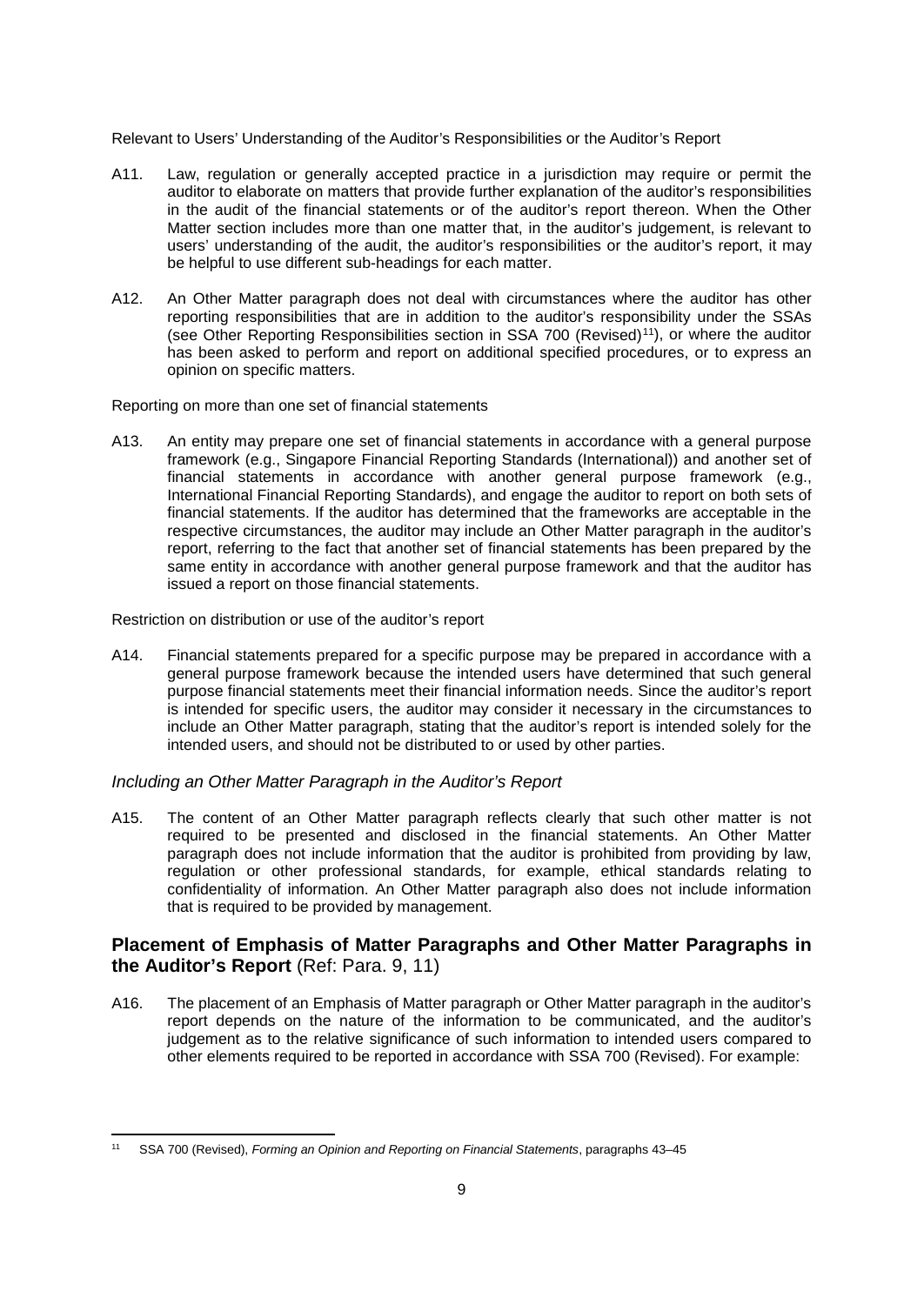### *Emphasis of Matter Paragraphs*

- When the Emphasis of Matter paragraph relates to the applicable financial reporting framework, including circumstances where the auditor determines that the financial reporting framework prescribed by law or regulation would otherwise be unacceptable,<sup>12</sup> the auditor may consider it necessary to place the paragraph immediately following the Basis of Opinion section to provide appropriate context to the auditor's opinion.
- When a Key Audit Matters section is presented in the auditor's report, an Emphasis of Matter paragraph may be presented either directly before or after the Key Audit Matters section, based on the auditor's judgement as to the relative significance of the information included in the Emphasis of Matter paragraph. The auditor may also add further context to the heading "Emphasis of Matter", such as "Emphasis of Matter – Subsequent Event", to differentiate the Emphasis of Matter paragraph from the individual matters described in the Key Audit Matters section.

#### *Other Matter Paragraphs*

- When a Key Audit Matters section is presented in the auditor's report and an Other Matter paragraph is also considered necessary, the auditor may add further context to the heading "Other Matter", such as "Other Matter – Scope of the Audit", to differentiate the Other Matter paragraph from the individual matters described in the Key Audit Matters section.
- When an Other Matter paragraph is included to draw users' attention to a matter relating to Other Reporting Responsibilities addressed in the auditor's report, the paragraph may be included in the Report on Other Legal and Regulatory Requirements section.
- When relevant to all the auditor's responsibilities or users' understanding of the auditor's report, the Other Matter paragraph may be included as a separate section following the Report on the Audit of the Financial Statements and the Report on Other Legal and Regulatory Requirements.
- A17. Appendix 3 is an illustration of the interaction between the Key Audit Matters section, an Emphasis of Matter paragraph and an Other Matter paragraph when all are presented in the auditor's report. The illustrative report in Appendix 4 includes an Emphasis of Matter paragraph in an auditor's report for an entity other than a listed entity that contains a qualified opinion and for which key audit matters have not been communicated.

### **Communication with Those Charged with Governance (Ref. Para. 12)**

A18. The communication required by paragraph 12 enables those charged with governance to be made aware of the nature of any specific matters that the auditor intends to highlight in the auditor's report, and provides them with an opportunity to obtain further clarification from the auditor where necessary. Where the inclusion of an Other Matter paragraph on a particular matter in the auditor's report recurs on each successive engagement, the auditor may determine that it is unnecessary to repeat the communication on each engagement, unless otherwise required to do so by law or regulation.

**<sup>.</sup>** <sup>12</sup> For example, as required by SSA 210, *Agreeing the Terms of Audit Engagements*, paragraph 19 and SSA 800, *Special Considerations—Audits of Financial Statements Prepared in Accordance with Special Purpose Frameworks***,** paragraph 14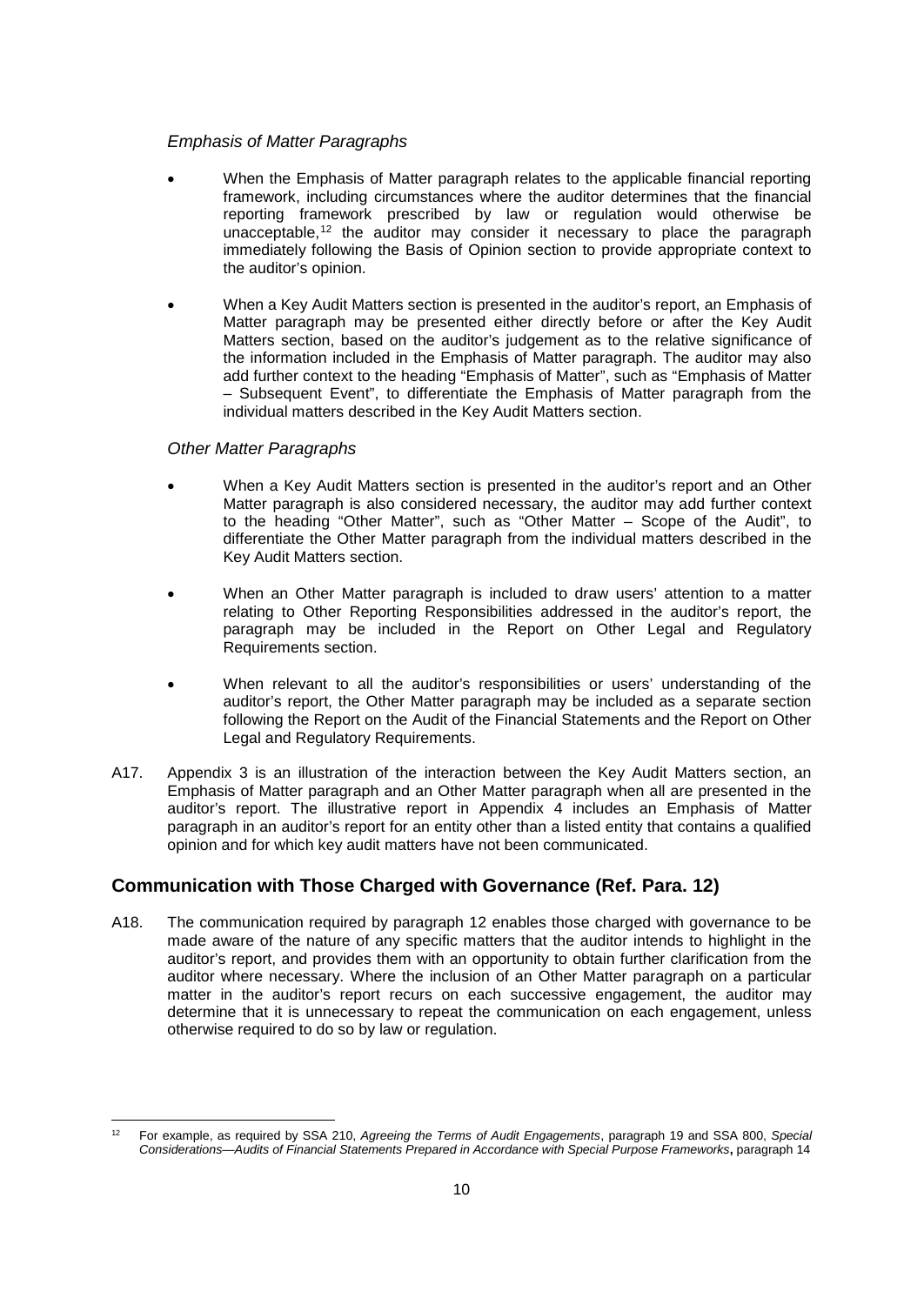(Ref: Para. 4, A4)

## **List of SSAs Containing Requirements for Emphasis of Matter Paragraphs**

This appendix identifies paragraphs in other SSAs that require the auditor to include an Emphasis of Matter paragraph in the auditor's report in certain circumstances. The list is not a substitute for considering the requirements and related application and other explanatory material in SSAs.

- SSA 210, *Agreeing the Terms of Audit Engagements* paragraph 19(b)
- SSA 560, *Subsequent Events* paragraphs 12(b) and 16
- SSA 800, *Special Considerations—Audits of Financial Statements Prepared in Accordance with Special Purpose Frameworks* – paragraph 14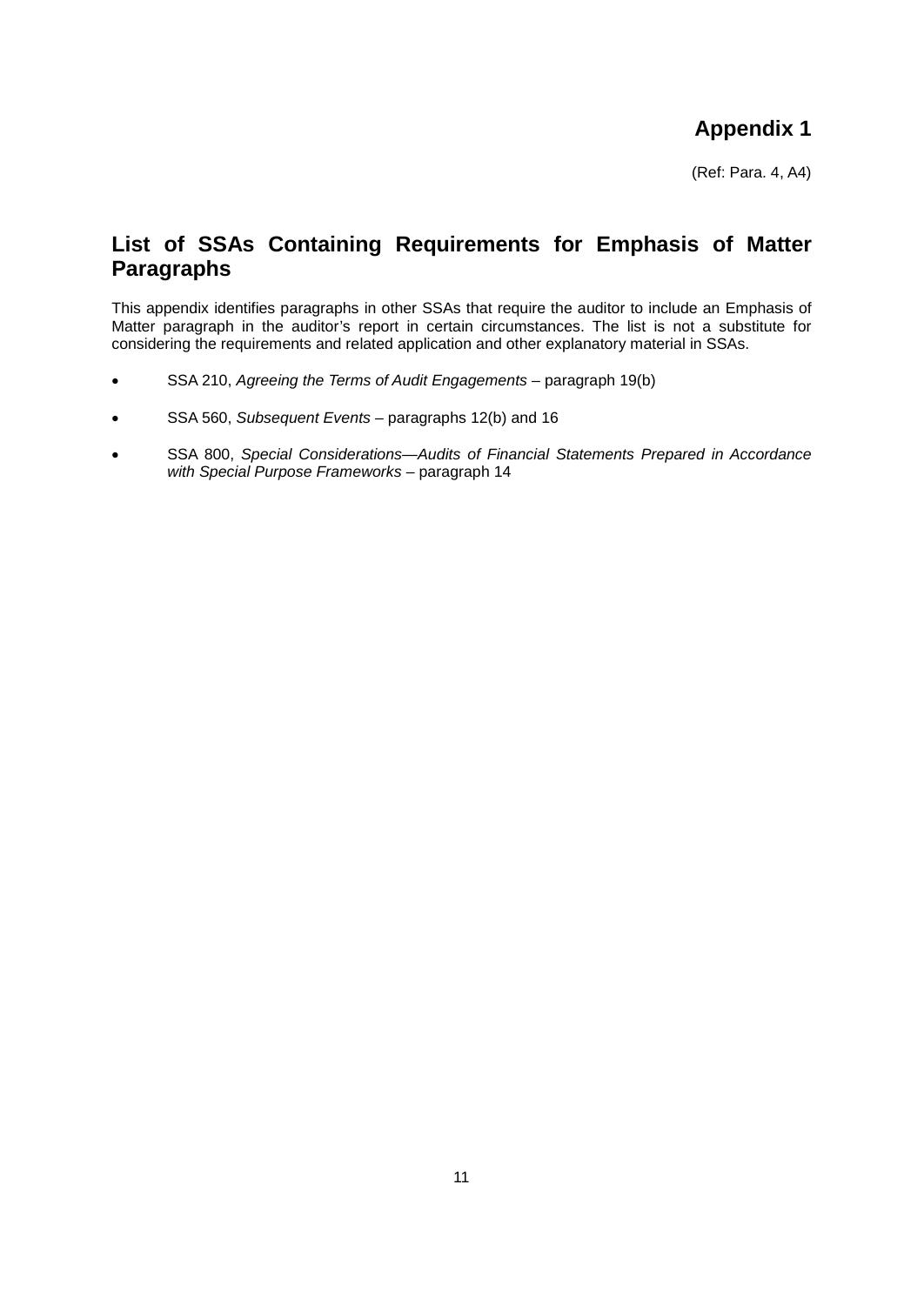(Ref: Para. 4)

## **List of SSAs Containing Requirements for Other Matter Paragraphs**

This appendix identifies paragraphs in other SSAs that require the auditor to include an Other Matter paragraph in the auditor's report in certain circumstances. The list is not a substitute for considering the requirements and related application and other explanatory material in SSAs.

- SSA 560, *Subsequent Events* paragraphs 12(b) and 16
- SSA 710, *Comparative Information—Corresponding Figures and Comparative Financial Statements* – paragraphs 13–14, 16–17 and 19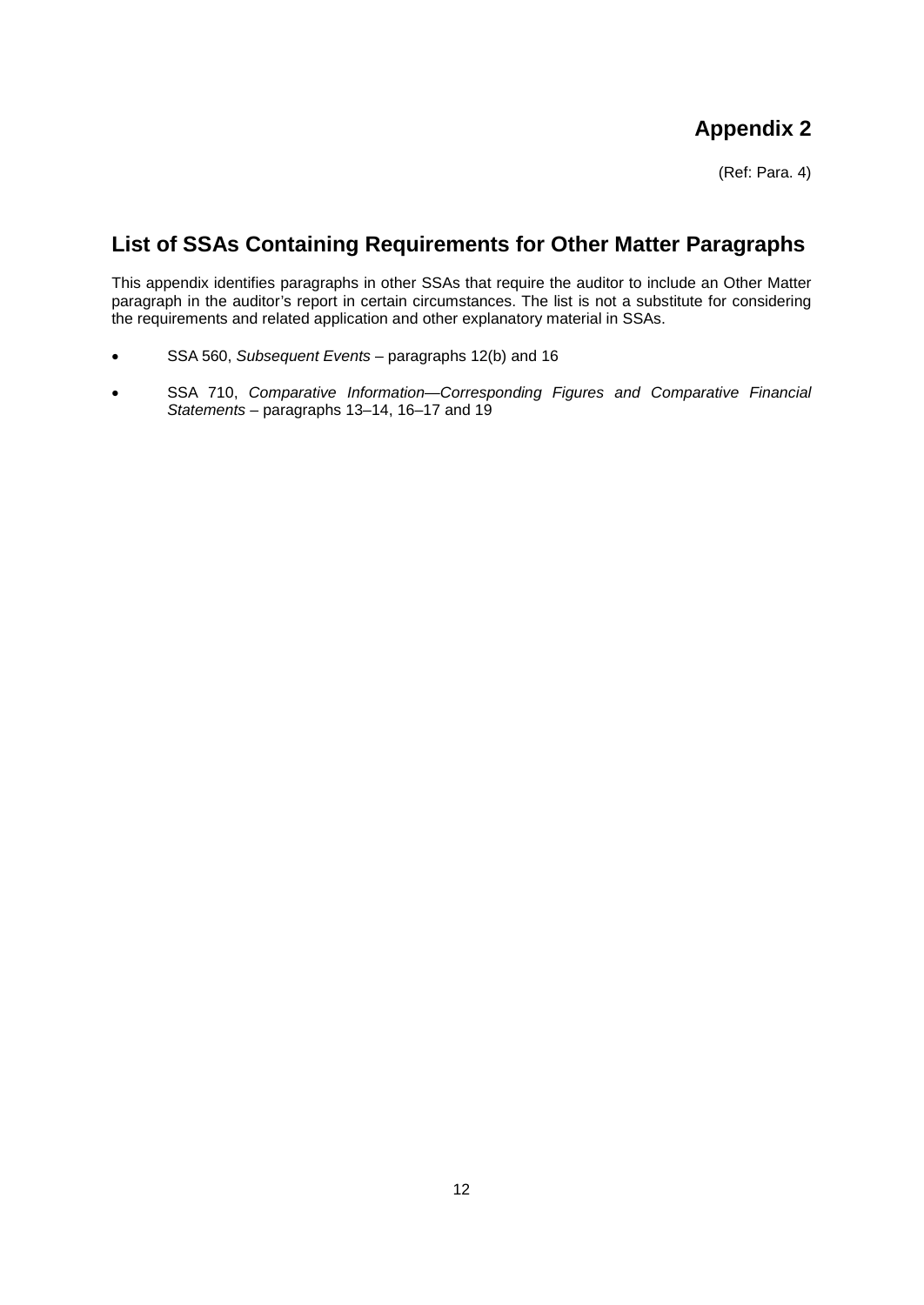(Ref: Para. A17)

## **Illustration of an Auditor's Report that Includes a Key Audit Matters Section, an Emphasis of Matter Paragraph, and an Other Matter Paragraph**

For purposes of this illustrative auditor's report, the following circumstances are assumed:

- Audit of a complete set of financial statements of a Singapore incorporated listed company using a fair presentation framework. The audit is not a group audit (i.e., SSA 6001 does not apply).
- The financial statements are prepared by management of the company in accordance with Singapore Financial Reporting Standards (International) (SFRS(I)s) (a general purpose framework).
- The terms of the audit engagement reflect the description of management's responsibility for the financial statements in SSA 210.
- The auditor has concluded an unmodified (i.e., "clean") opinion is appropriate based on the audit evidence obtained.
- The relevant ethical requirements that apply to the audit comprise the Accounting and Corporate Regulatory Authority (ACRA) *Code of Professional Conduct and Ethics for Public Accountants and Accounting Entities* (ACRA Code) together with the ethical requirements relating to the audit in Singapore, and the auditor refers to both.
- Based on the audit evidence obtained, the auditor has concluded that a material uncertainty does not exist related to events or conditions that may cast significant doubt on the company's ability to continue as a going concern in accordance with SSA 570 (Revised).
- Between the date of the financial statements and the date of the auditor's report, there was a fire in the company's production facilities, which was disclosed by the company as a subsequent event. In the auditor's judgement, the matter is of such importance that it is fundamental to users' understanding of the financial statements. The matter did not require significant auditor attention in the audit of the financial statements in the current period.
- Key audit matters have been communicated in accordance with SSA 701.
- The auditor has obtained all of the other information prior to the date of the auditor's report and has not identified a material misstatement of the other information.
- Corresponding figures are presented, and the prior period's financial statements were audited by a predecessor auditor. The auditor is not prohibited by law or regulation from referring to the predecessor auditor's report on the corresponding figures and has decided to do so.
- Those responsible for oversight of the financial statements differ from those responsible for the preparation of the financial statements.
- In addition to the audit of the financial statements, the auditor has other reporting responsibilities required under local law.

**<sup>.</sup>** <sup>1</sup> SSA 600, *Special Considerations—Audits of Group Financial Statements (Including the Work of Component Auditors)*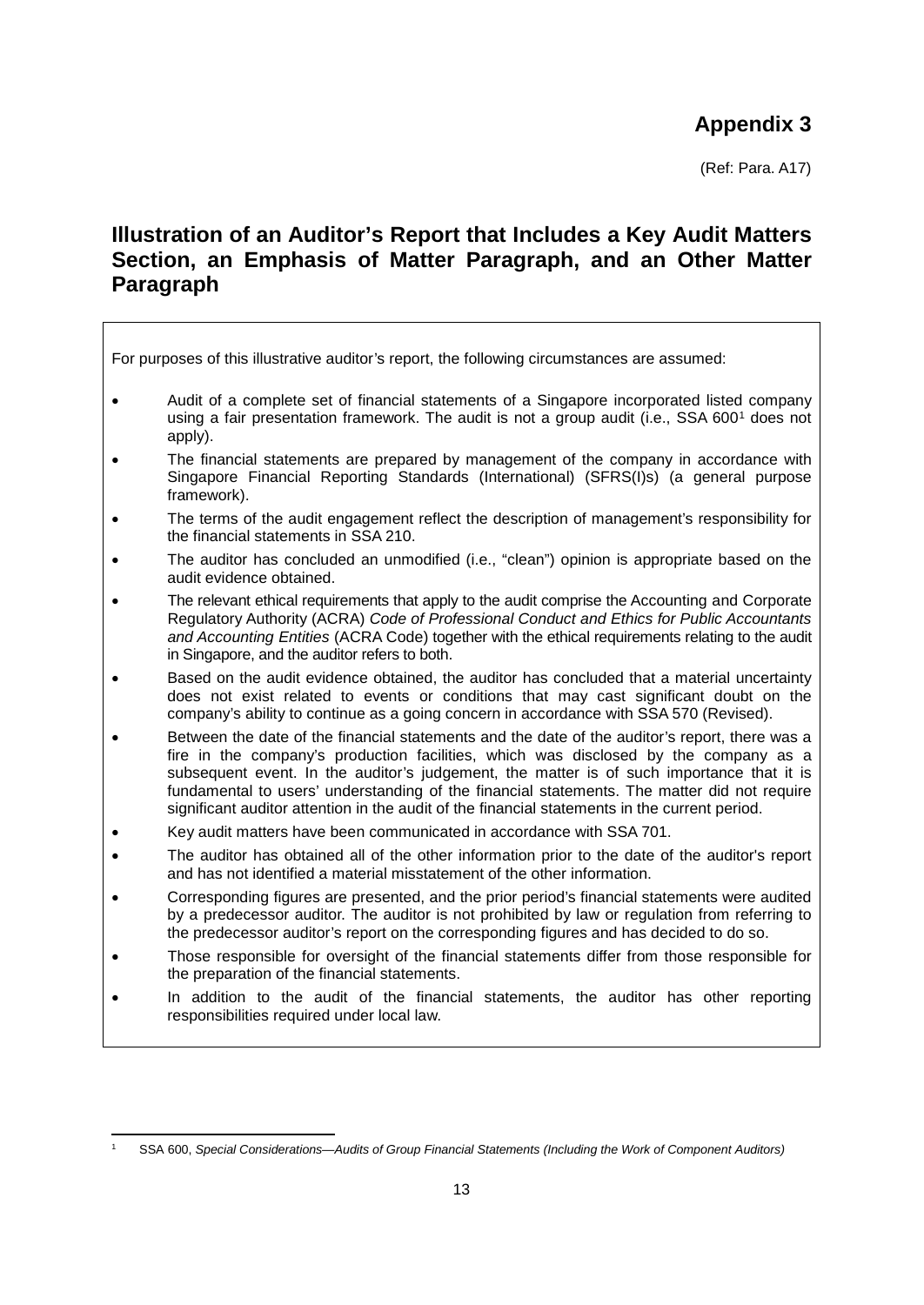### **INDEPENDENT AUDITOR'S REPORT**

To the Shareholders of ABC Company [or Other Appropriate Addressee]

### **Report on the Audit of the Financial Statements**<sup>2</sup>

#### **Opinion**

We have audited the financial statements of ABC Company (the Company), which comprise the statement of financial position as at 31 December 20X1, and the statement of comprehensive income, statement of changes in equity and statement of cash flows for the year then ended, and notes to the financial statements, including a summary of significant accounting policies.

In our opinion, the accompanying financial statements are properly drawn up in accordance with the provisions of the Companies Act, Chapter 50 (the Act) and Singapore Financial Reporting Standards (International) (SFRS(I)s) so as to give a true and fair view of the financial position of the Company as at 31 December 20X1 and of the financial performance, changes in equity and cash flows of the Company for the year ended on that date.

#### **Basis for Opinion**

We conducted our audit in accordance with Singapore Standards on Auditing (SSAs). Our responsibilities under those standards are further described in the *Auditor's Responsibilities for the Audit of the Financial Statements* section of our report. We are independent of the Company in accordance with the Accounting and Corporate Regulatory Authority (ACRA) *Code of Professional Conduct and Ethics for Public Accountants and Accounting Entities* (ACRA Code) together with the ethical requirements that are relevant to our audit of the financial statements in Singapore, and we have fulfilled our other ethical responsibilities in accordance with these requirements and the ACRA Code. We believe that the audit evidence we have obtained is sufficient and appropriate to provide a basis for our opinion.

#### **Emphasis of Matter**<sup>3</sup>

We draw attention to Note X of the financial statements, which describes the effects of a fire in the Company's production facilities. Our opinion is not modified in respect of this matter.

#### **Key Audit Matters**

Key audit matters are those matters that, in our professional judgement, were of most significance in our audit of the financial statements of the current period. These matters were addressed in the context of our audit of the financial statements as a whole, and in forming our opinion thereon, and we do not provide a separate opinion on these matters.

[*Description of each key audit matter in accordance with SSA 701.*]

#### **Other Matter**

The financial statements of ABC Company for the year ended 31 December 20X0, were audited by another auditor who expressed an unmodified opinion on those statements on 31 March 20X1.

 $\overline{z}$ <sup>2</sup> The sub-title "Report on the Audit of the Financial Statements" is unnecessary in circumstances when the second sub-title "Report on Other Legal and Regulatory Requirements" is not applicable.

<sup>3</sup> As noted in paragraph A16, an Emphasis of Matter paragraph may be presented either directly before or after the Key Audit Matters section based on the auditor's judgment as to the relative significance of the information included in the Emphasis of Matter paragraph.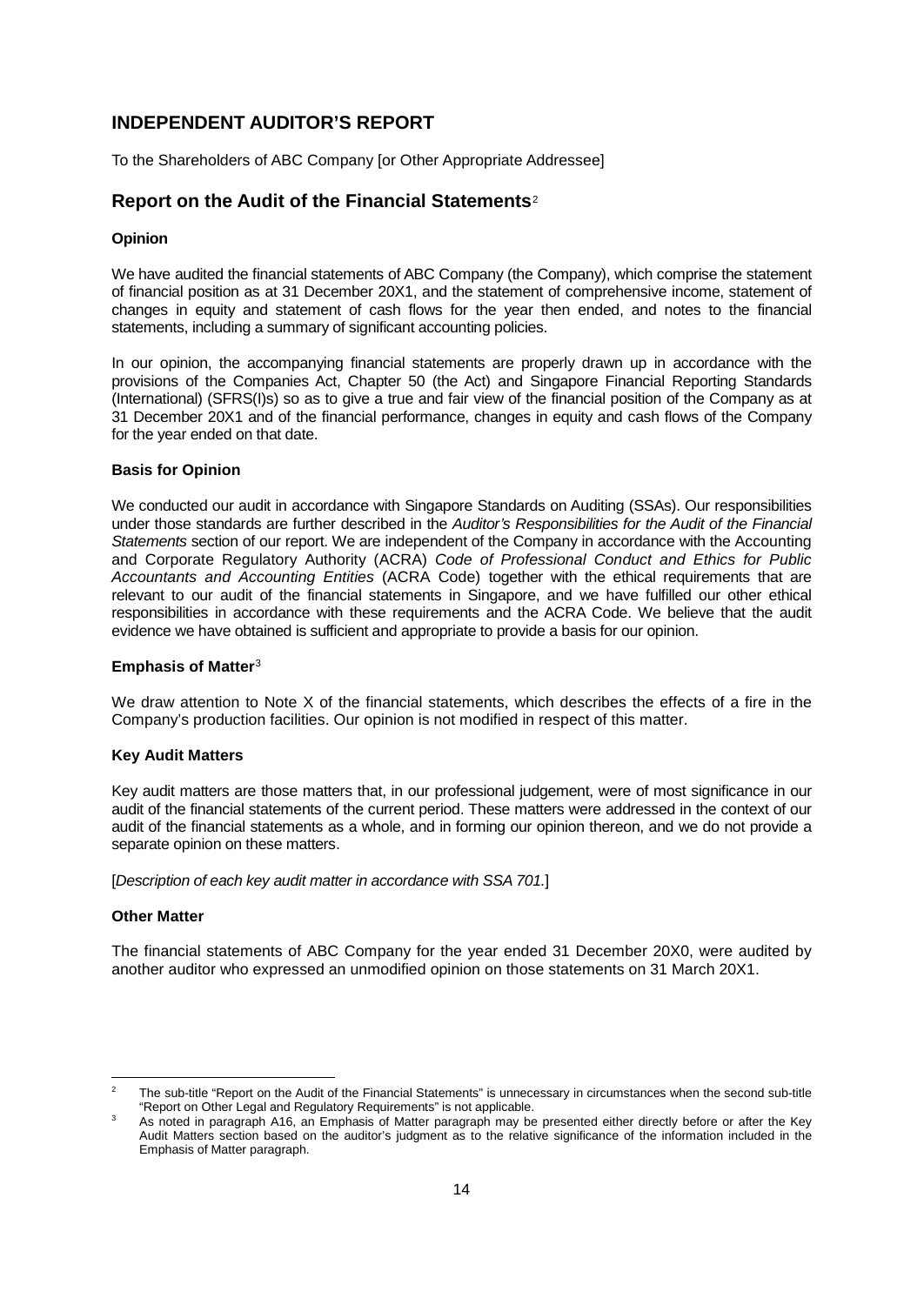### **Other Information [or another title if appropriate such as "Information Other than the Financial Statements and Auditor's Report Thereon"]**

[*Reporting in accordance with the reporting requirements in SSA 720 (Revised) – see Illustration 1 in Appendix 2 of SSA 720 (Revised*).]

## **Responsibilities of Management and Directors for the Financial Statements**

[*Reporting in accordance with SSA 700 (Revised) – see Illustration 1 in SSA 700 (Revised).*]

### **Auditor's Responsibilities for the Audit of the Financial Statements**

[*Reporting in accordance with SSA 700 (Revised) – see Illustration 1 in SSA 700 (Revised).*]

### **Report on Other Legal and Regulatory Requirements**

[*Reporting in accordance with SSA 700 (Revised) – see Illustration 1 in SSA 700 (Revised).*]

The engagement partner on the audit resulting in this independent auditor's report is [*name*].

 $(Firm)$ Public Accountants and Chartered Accountants Singapore

\_\_\_\_\_\_\_\_\_\_\_\_\_\_\_\_\_\_\_\_\_\_\_\_(Date)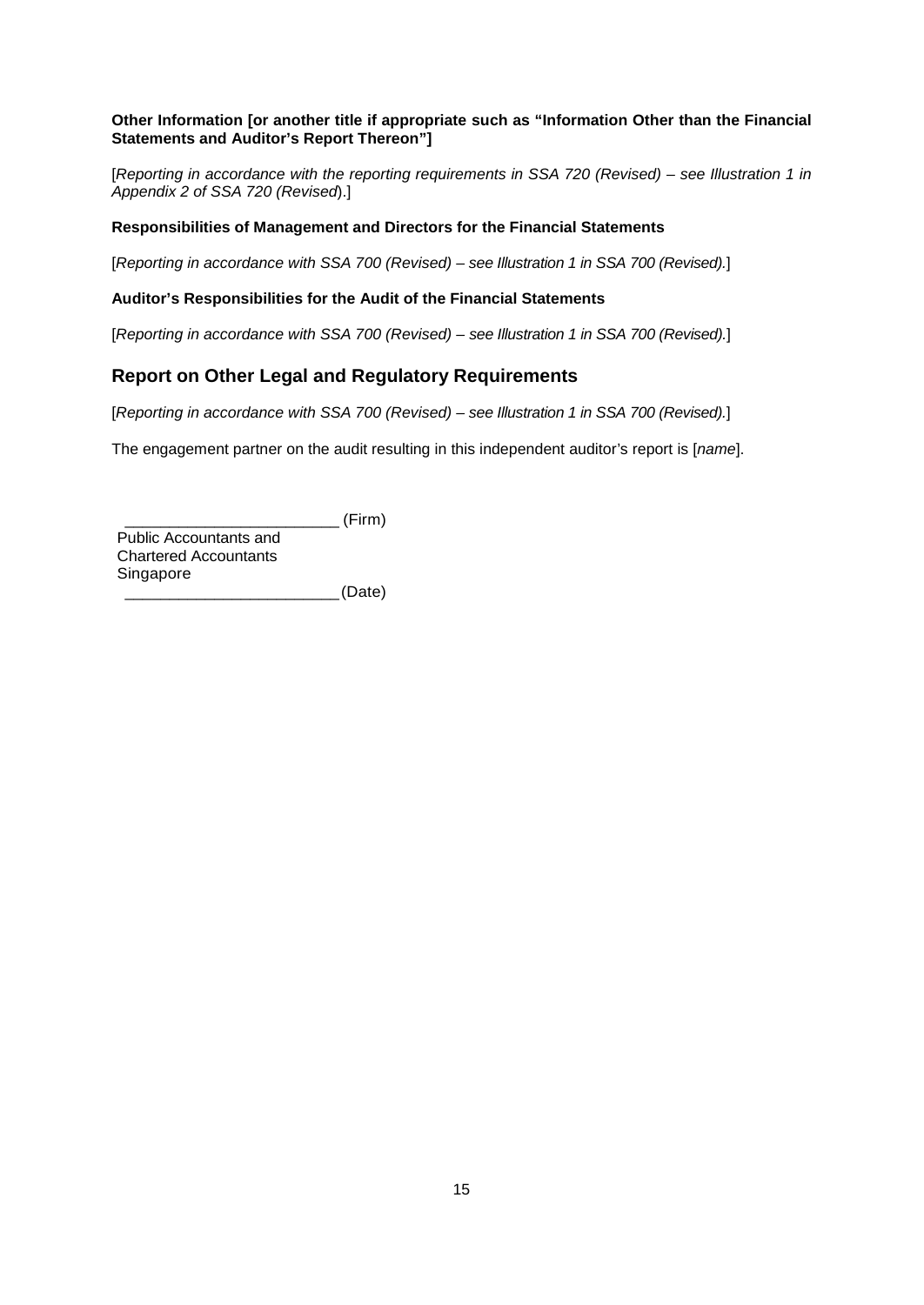(Ref: Para. A8)

## **Illustration of an Auditor's Report Containing a Qualified Opinion Due to a Departure from the Applicable Financial Reporting Framework and that Includes an Emphasis of Matter Paragraph**

For purposes of this illustrative auditor's report, the following circumstances are assumed:

- Audit of a complete set of financial statements of a Singapore incorporated company other than a listed entity using a fair presentation framework. The audit is not a group audit (i.e., SSA 600 does not apply)*.*
- The financial statements are prepared by management of the company in accordance with FRSs (a general purpose framework).
- The terms of the audit engagement reflect the description of management's responsibility for the financial statements in SSA 210.
- A departure from the applicable financial reporting framework resulted in a qualified opinion.
- The relevant ethical requirements that apply to the audit comprise the Accounting and Corporate Regulatory Authority (ACRA) *Code of Professional Conduct and Ethics for Public Accountants and Accounting Entities* (ACRA Code) together with the ethical requirements relating to the audit in Singapore, and the auditor refers to both.
- Based on the audit evidence obtained, the auditor has concluded that a material uncertainty does not exist related to events or conditions that may cast significant doubt on the company's ability to continue as a going concern in accordance with SSA 570 (Revised).
- Between the date of the financial statements and the date of the auditor's report, there was a fire in the company's production facilities, which was disclosed by the company as a subsequent event. In the auditor's judgement, the matter is of such importance that it is fundamental to users' understanding of the financial statements. The matter did not require significant auditor attention in the audit of the financial statements in the current period.
- The auditor is not required, and has otherwise not decided, to communicate key audit matters in accordance with SSA 701.
- The auditor has not obtained any other information prior to the date of the auditor's report.
- Those responsible for oversight of the financial statements differ from those responsible for the preparation of the financial statements.
- In addition to the audit of the financial statements, the auditor has other reporting responsibilities required under local law.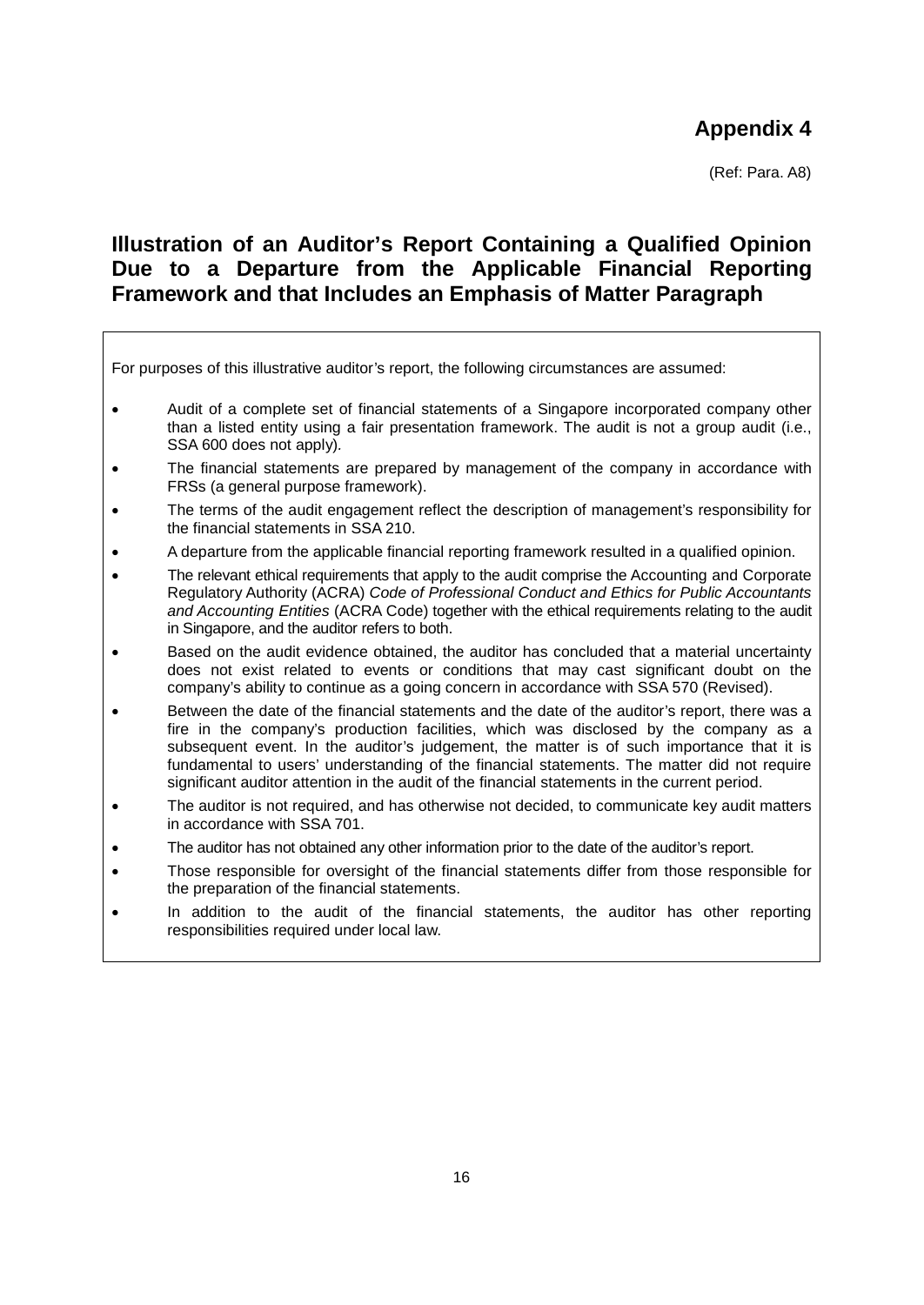### **INDEPENDENT AUDITOR'S REPORT**

To the Shareholders of ABC Company [or Other Appropriate Addressee]

### **Report on the Audit of the Financial Statements**<sup>1</sup>

#### **Qualified Opinion**

We have audited the financial statements of ABC Company (the Company), which comprise the statement of financial position as at 31 December 20X1, and the statement of comprehensive income, statement of changes in equity and statement of cash flows for the year then ended, and notes to the financial statements, including a summary of significant accounting policies.

In our opinion, except for the effects of the matter described in the *Basis for Qualified Opinion* section of our report, the accompanying financial statements are properly drawn up in accordance with the provisions of the Companies Act, Chapter 50 (the Act) and Financial Reporting Standards in Singapore (FRSs) so as to give a true and fair view of the financial position of the Company as at 31 December 20X1 and of the financial performance, changes in equity and cash flows of the Company for the year ended on that date.

#### **Basis for Qualified Opinion**

The Company's short-term marketable securities are carried in the statement of financial position at xxx. Management has not marked these securities to market but has instead stated them at cost, which constitutes a departure from FRSs. The Company's records indicate that had management marked the marketable securities to market, the Company would have recognised an unrealized loss of xxx in the statement of comprehensive income for the year. The carrying amount of the securities in the statement of financial position would have been reduced by the same amount at 31 December 20X1, and income tax, net income and shareholders' equity would have been reduced by xxx, xxx and xxx, respectively.

We conducted our audit in accordance with Singapore Standards on Auditing (SSAs). Our responsibilities under those standards are further described in the *Auditor's Responsibilities for the Audit of the Financial Statements* section of our report. We are independent of the Company in accordance with the Accounting and Corporate Regulatory Authority (ACRA) *Code of Professional Conduct and Ethics for Public Accountants and Accounting Entities* (ACRA Code) together with the ethical requirements that are relevant to our audit of the financial statements in Singapore, and we have fulfilled our other ethical responsibilities in accordance with these requirements and the ACRA Code. We believe that the audit evidence we have obtained is sufficient and appropriate to provide a basis for our qualified opinion.

### **Emphasis of Matter – Effects of a Fire**

We draw attention to Note X of the financial statements, which describes the effects of a fire in the Company's production facilities. Our opinion is not modified in respect of this matter.

### **Responsibilities of Management and Directors for the Financial Statements**

[*Reporting in accordance with SSA 700 (Revised) – see Illustration 3 in SSA 700 (Revised).*]

### **Auditor's Responsibilities for the Audit of the Financial Statements**

[*Reporting in accordance with SSA 700 (Revised – see Illustration 3 in SSA 700 (Revised).*]

**<sup>.</sup>** <sup>1</sup> The sub-title "Report on the Audit of the Financial Statements" is unnecessary in circumstances when the second sub-title "Report on Other Legal and Regulatory Requirements" is not applicable.